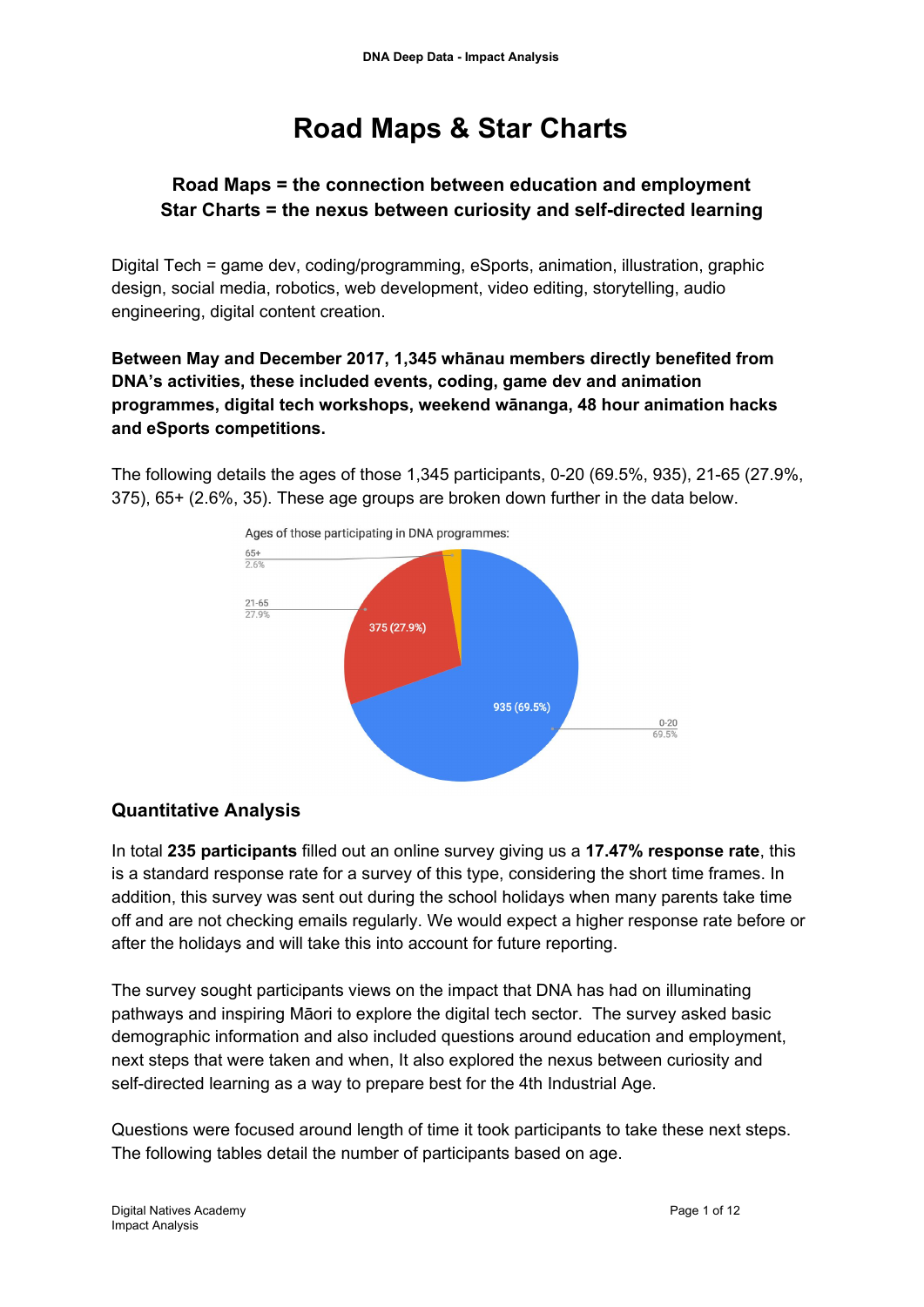## **Demographic Information**

Of those who participated in the survey, those between the ages of **13-15 (41.8%, 99)** were most represented, followed by those aged **19-21 (26.2%, 62)**. Followed by those aged **9-12 (8.4%, 20)**, **31-40 (7.6%, 18)**, **26-30 (5.1%, 12)**, **22-25 (2.5%, 6)** and **5-8 (2.5%, 6)**.



**Kōrero:** While our aim is to focus on rangatahi who are just leaving high school, the reality is that our 13-15 year olds are especially drawn to DNA, the goal will be ensuring these members are guided effectively over the next 3-5 years as they make important decisions related to their education, skill focus and long term employment. The drop off between 16-18 year olds most likely reflects the impact that NCEA has on their free time.

The gender of those who gave us feedback were predominantly **male (64.7%, 152)** compared to female **(35.3%, 83)**. These demographics are an accurate reflection of the average age and gender of DNA participants overall and also reflect the demographics of previous survey participants.



**Kōrero:** Gender equality in digital tech continues to be a challenge we all face, particularly within indigenous communities. Going forward DNA aim's to encourage more young wāhine Māori to enroll in our programmes, through wāhine specific events, workshops and gaming comps. In response to this, DNA is currently mentoring Kumara Patch, Aotearoa's only wāhine Māori run animation studio (which has 6 active wāhine animators). Wāhine Māori play an essential role in the digital tech ecosystem and we actively tautoko their efforts.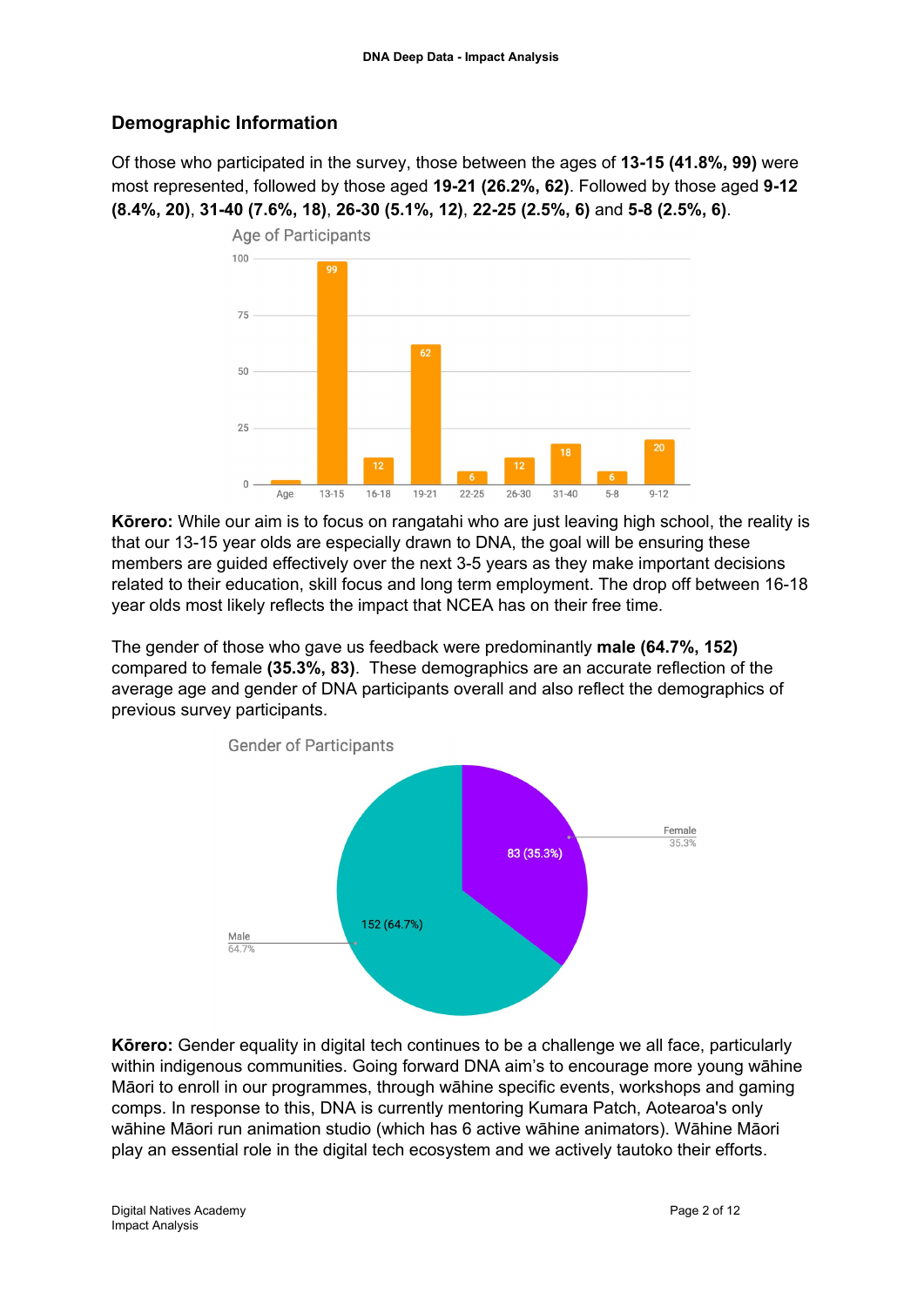# **Road Maps**

Road Maps are the pathways we know. We understand the connection between education and employment. The following section explores the impact DNA has had on illuminating these pathways and inspiring participants to take these next steps.

## **EDUCATION**

Education pathways are critical to creating high value jobs for Māori in the digital tech sector. These education pathways give whānau skills, while introducing them to potential teams, these networks will prove invaluable as they progress in the industry. DNA helps by providing a clear road map to these pathways. To evaluate this we asked who after being provided this 'next steps' roadmap, took those steps and when. We broke these education pathways up into the following: enrollment in STEM subjects, digital design and digital tech subjects, business classes and tech awards.

## **Education: STEM Subjects**

We asked participants if after being given DNA's 'next steps' roadmap did they take action and enrol in science, technology, engineering and/or maths class and if so, when.



The following graphic details these results:

While those not taking any STEAM papers represented 43.0%, 101 of those surveyed, the majority **57.0% (135)** said that as a result of DNA's programmes they had taken that next step **now (34.9%, 82)**, **12 months+ (14.5%, 34)** and **6 months (7.7%, 18)** respectively.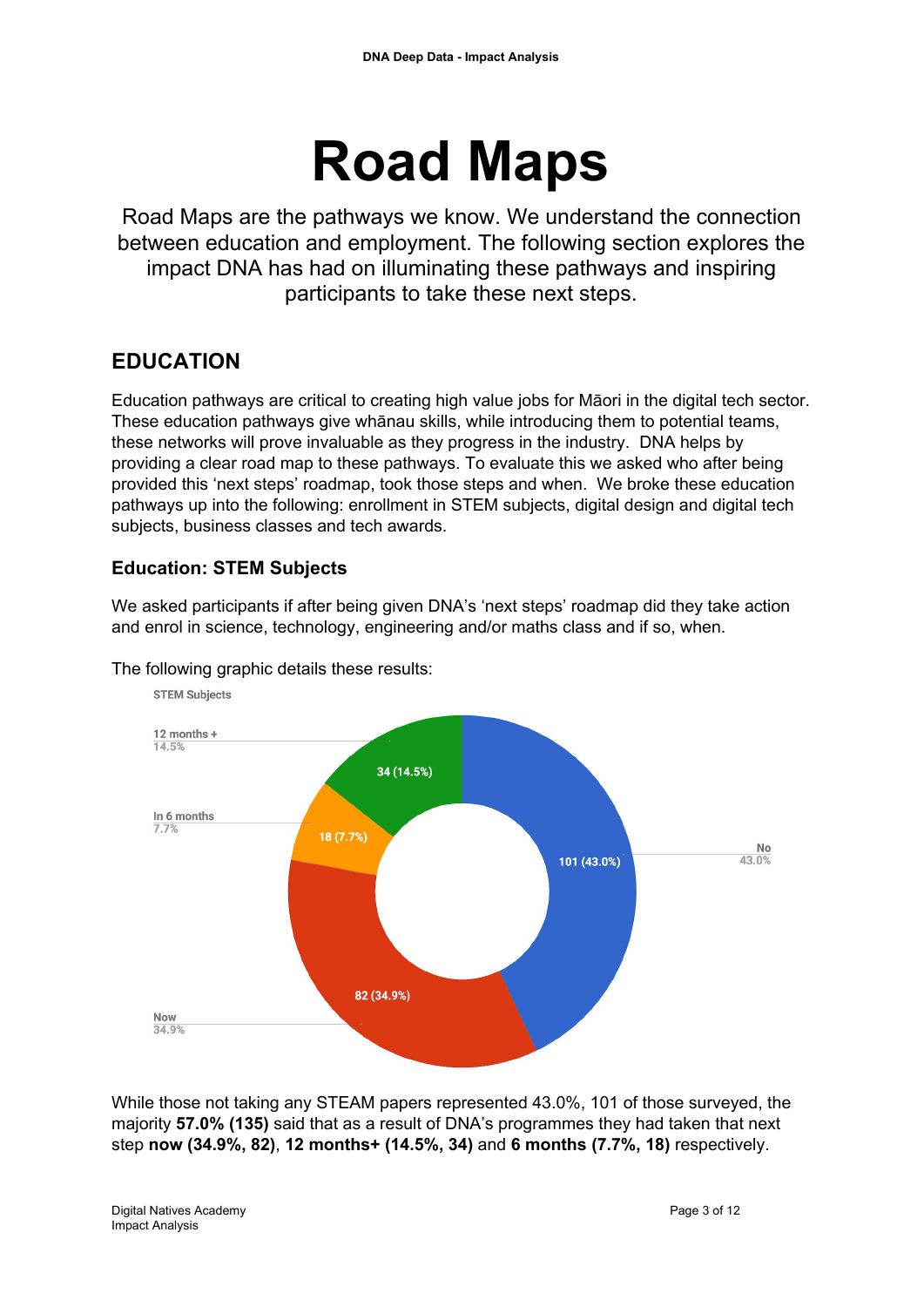## **Education: Digital Design**

DNA participants interested in digital design and who took the next step **now** represent **26% (61)** of all participants, followed by **12 months+ (15.7%, 37)** and **6 months (10.6%, 25)**.



Digital design papers (at all levels) play an important role in ensuring there is a pathway for students who enjoy our programmes and want to do more in their own schools.

Those who took the next step and **now** are enrolled in digital design papers represent **26.0% (61)**, followed by **15.7% (37)** wanting to enroll **in 12 months+** and **10.6% (25)** wanting to enroll in **6 months**. This tells us that at least locally there is interest in digital tech papers within schools, which will only increase as the digital curriculum is rolled out.

## **Education: Digital Tech Subjects**

Those interested in taking a digital tech subjects represented 41.3% (102). Those taking papers **now** were **23.0% (54)**, in **12 months+ 17.9% (42)** and in **6 months were 2.6% (6).** 34.9% (82) were interested in taking a degree.

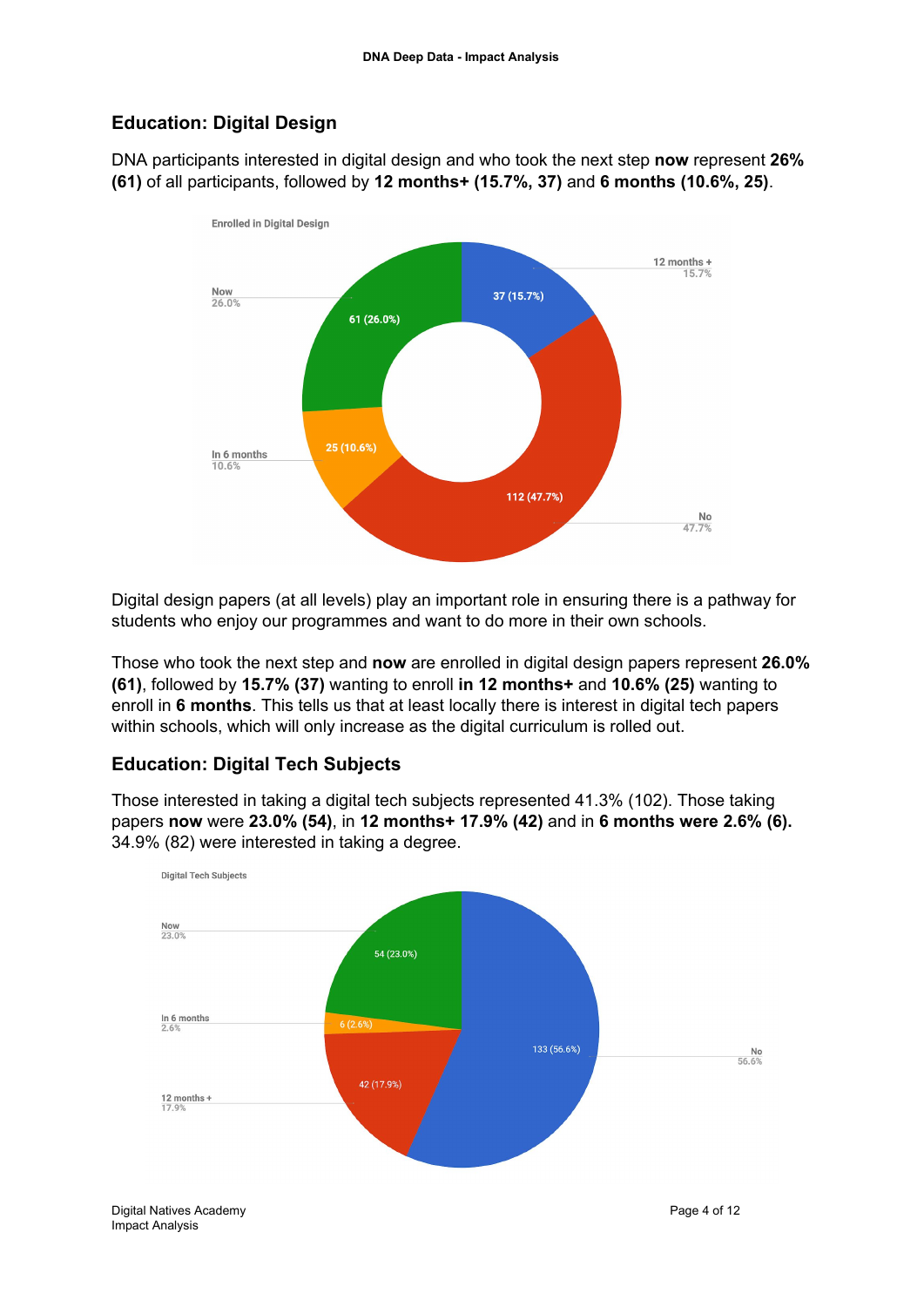#### **Education: Business Classes**

DNA encourages participants to consider taking business classes as a way to anticipate the varied skills our digital future will require.

The following graph details interest in enrolling in a business studies paper. **28.9% (68)** of those surveyed anticipated enrolling in a business studies class within the next **12 months** and **8.6% (20) within the next 6 months** respectively.



Many of those surveyed either already had received a tech award **now (15.7%, 37)** or wanted to in the next **12 months+ (20.9%, 49)** and in **6 months (2.6%, 6).** This is important, in terms of ensuring our schools are recognising the importance of awards for digital tech and innovation, something which is just starting to take place.



**Korero:** We cast our nets far and wide in the hope that we give as many padawan the chance to engage in our programmes and kaupapa in the hopes that a spark will catch.

It is evident from these numbers that this is happening, the following section now looks at the nexus between education and employment in the digital tech sector.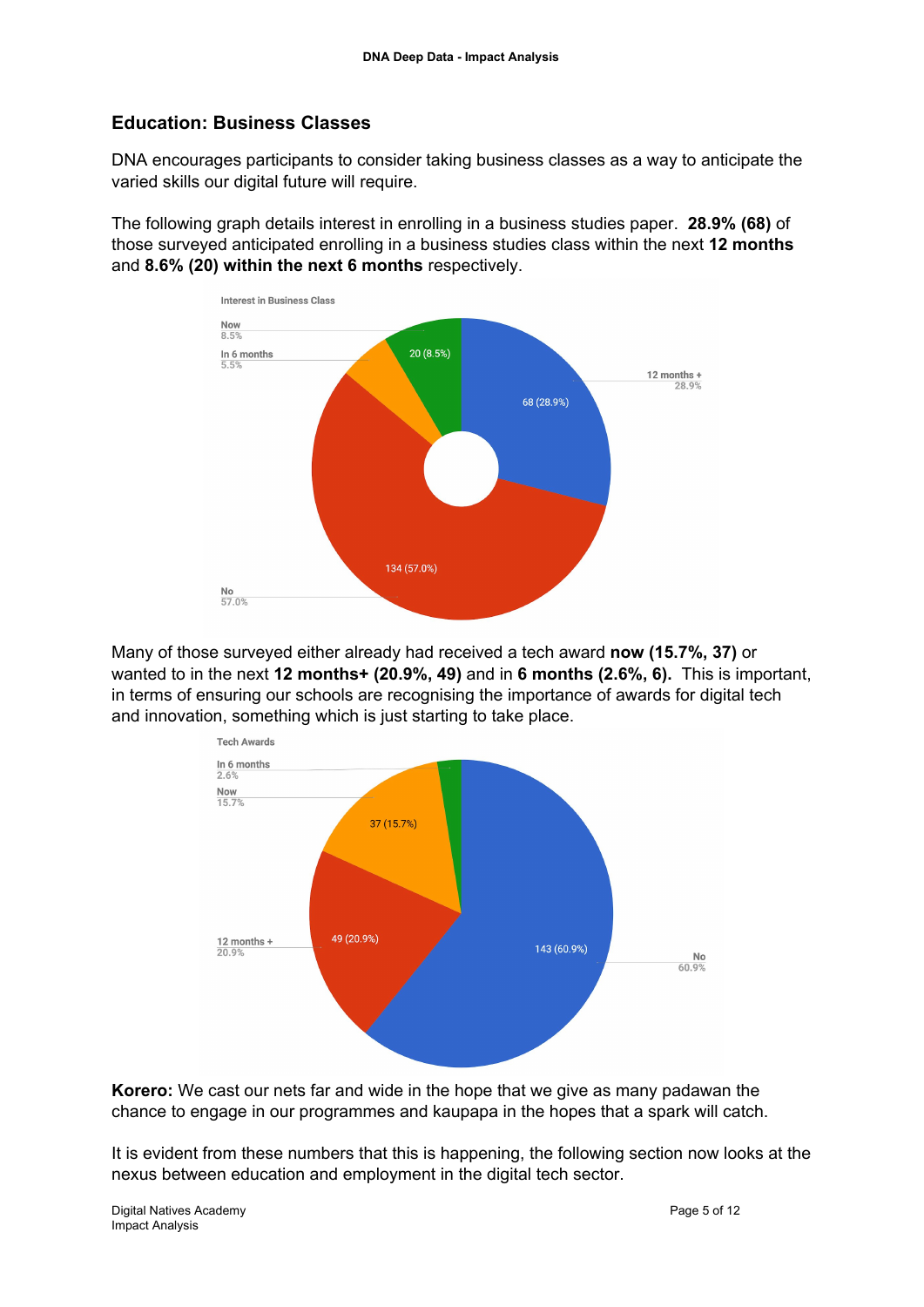## **EMPLOYMENT**

Focus on employment and its pathways is important. Because there are multiple ways one becomes employed we broke these pathways into the following: internships, beta testers, startups, joining a digital tech project, funding proposals, as well as those seeking part-time and full-time work.

#### **Employment: Internships**

For many, internships are the first major step into any industry. Combined with structured degrees this offers the best opportunity for young people to gain access into the digital tech industry. The following details who has taken this the 'next step and when.



41.3% of those surveyed as a result of completing a DNA programme went on to work as an intern **now (12.8%, 30)** in **6 months (10.6%, 25)** and **12 months + (17.9%, 42).**

## **Employment: Beta Testing**



Beta testing is another important pathway into the industry, particularly for rangatahi. Beta

Digital Natives Academy Page 6 of 12 Impact Analysis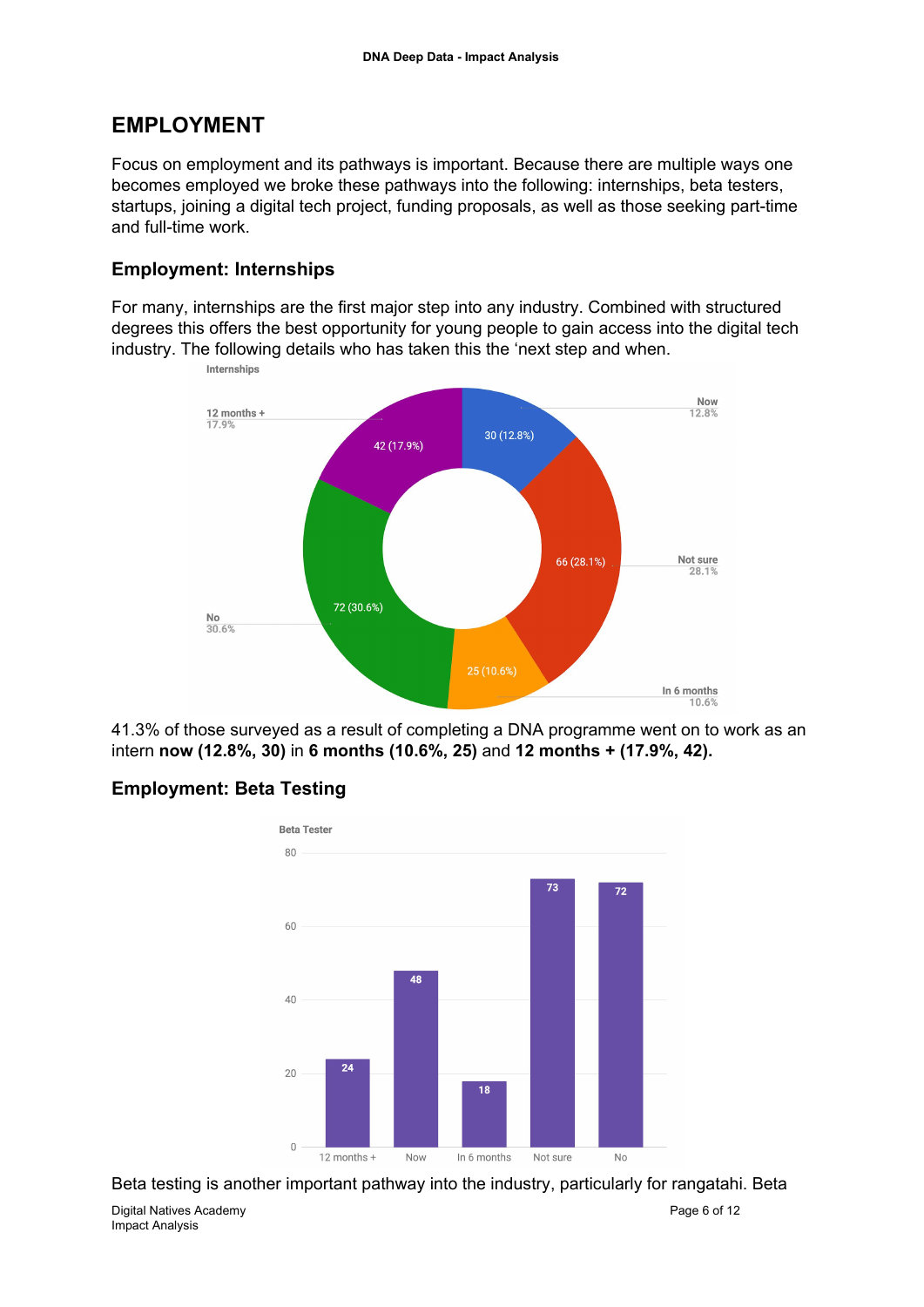testing requires having high dexterity and the ability to 'break' a game, game developers often need highly proficient gamers to push their code to the limit. Beta testers are also required to be able to articulate the areas of concern they have about a game, in terms of gameplay, visual effects and player movement.

Those **not sure** represented **31.1% (73)** while those acting as beta testers right **now were 20.4% (20), 7.7% (18) in 6 months** and **10.2% (14) in 12 months+.**



## **Employment: Startups**

Work in digital spaces is often dynamic and ever evolving. Understanding the kinds of business structures that best suit the digital tech industry is critical. DNA is working with half a dozen emerging businesses and is customising an approach for each one.

The previous graphic illustrates participant's exploration of startups and suggests strong interest in business creation. The high number of those **not sure (40.9%, 96)** most likely reflects the high number of 13-15 year olds two participated in the survey. However, those who are creating a startup **now** reflect **7.7% (18)** of participants while **28.5% (67)** wish to start in 12 months + and **2.6% (6) in 6 months** respectively. With this in mind it'll be increasingly important to provide pathways for emerging digital tech businesses.

## **Employment: Funding Proposals, Tech Projects, Part time & Full time Work**

Writing funding proposals is standard practice in NZ's digital tech sector, because the sector is so small creating multiple streams of revenue if vital to long-term sustainability. These understandings are embedded in the discussions we have during our wānanga.

We asked who after being provided with the next steps roadmap, took that step and when as it relates to proposal writing, part time and full time employment.

|  | <b>Funding Proposals</b> |  |
|--|--------------------------|--|
|--|--------------------------|--|

**Facebook Proposals** Now (46.4%, 109), 6 months (19.1%, 45)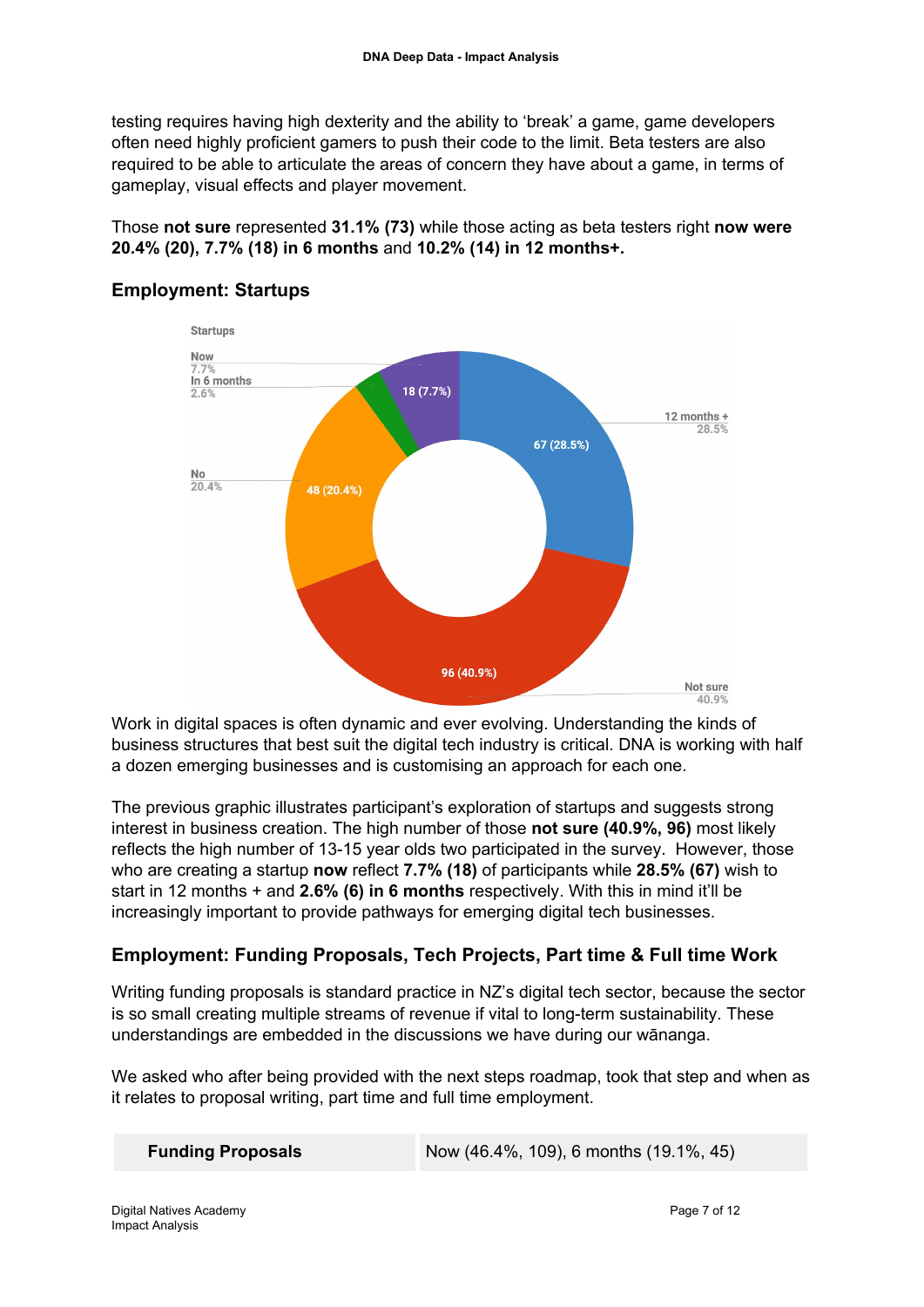|                             | 12 months+ $(14.0\%, 33)$ , no $(20.4\%, 48)$                                  |
|-----------------------------|--------------------------------------------------------------------------------|
| <b>Tech Projects</b>        | Now (33.6%, 79), 6 months (7.7%, 18)<br>12 months+ (15.3%, 36), no (10.2%, 24) |
| <b>Part time Employment</b> | Now (28.5%, 67), 6 months (2.6%, 6)<br>12 months+ (15.3%, 14), no (20.0%, 47)  |
| <b>Full time Employment</b> | Now (20.9%, 137), 6 months (26.4%, 62)<br>12 months+ (2.6%, 6), no (12.8%, 30) |

**Korero:** What emerges from this analysis is need to strategically plan for the at least 67 whānau members who want to form a digital tech business within the next 12 months+, to ensure they are in the best possible position to succeed. Similarly, there is current interest in tech projects with many DNA participants actively participating in the digital tech sector, right now.

What the data tells us is that many enjoy DNA not everyone will take that next step immediately. This is the reality and we take a 3-5 year approach when working with DNA participants. There is no quick fix and spaces like these need time to bring on board whānau, so they see the value of this sector and guide their children accordingly. If we don't start now, we will miss out shaping a whole generation of young, creative and innovative minds.

## **Star Charts**

We use Star Charts to navigate the pathways we don't know. What we have learned is that the nexus between curiosity and self-directed learning, leads our whānau to a digital future that they will harness and develop with ease.

## **CURIOSITY**

This section focused on curiosity and exploration. We asked if after working with DNA did participants take the next step and when. In this case, the next steps are seeking out new information related to the digital tech sector and using their own self-directed learning to strengthen skills related to digital online tools.

These next steps were broken into the following; eSports, Content Development, Animation, Game Development, Coding/Programming, Graphic Design.

The following provides an analysis of the time it has taken to engage in any one of those activities after having completed one of DNA's programmes and wānanga.

| eSports                    | Now (61.3%, 144), 6 months (12.8%, 30)<br>12 months+ (6.0%, 14), no (20.0%, 47) |
|----------------------------|---------------------------------------------------------------------------------|
| <b>Content Development</b> | Now (58.3%, 137), 6 months (26.4%, 62)                                          |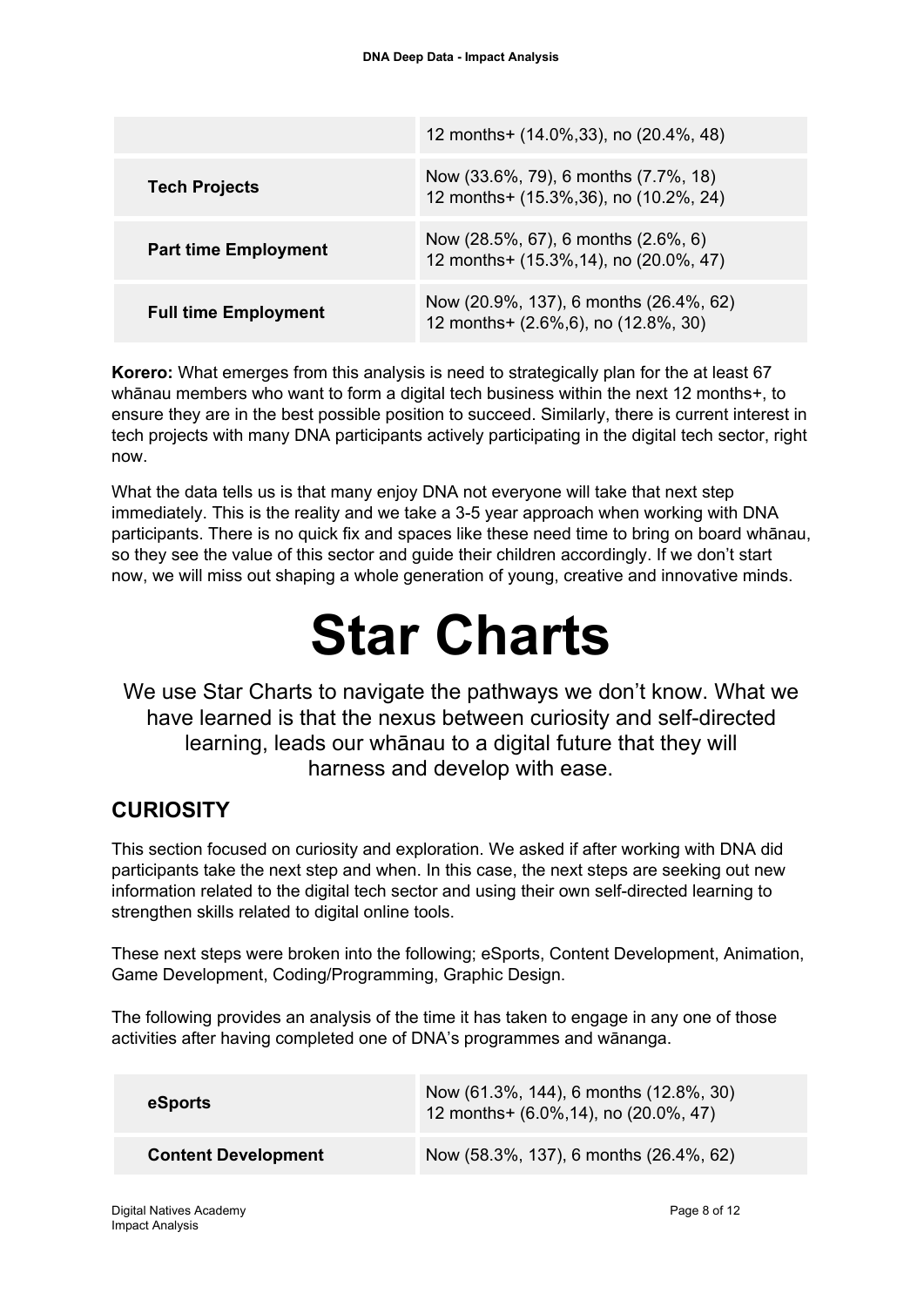|                           | 12 months+ (2.6%, 6), no (12.8%, 30)                                             |
|---------------------------|----------------------------------------------------------------------------------|
| Animation                 | Now (46.4%, 109), 6 months (19.1%, 45)<br>12 months+ (14.0%, 33), no (20.4%, 48) |
| <b>Game Development</b>   | Now (39.1%, 92), 6 months (32.3%, 76)<br>12 months+ (5.1%, 12), no (17.9% 42)    |
| <b>Coding/Programming</b> | Now (25%, 60), 6 months (31.1%, 73)<br>12 months+ (5.1%, 12), no (38.3%, 90)     |
| <b>Graphic Design</b>     | Now (25%, 60), 6 months (31.1%, 73)<br>12 months+ (5.1%, 12), no (15.3%, 36)     |

Most participants engaged in more than 3 of the above with eSports, Content Development, Animation and Game Development taking out the top 4 spots in terms of those who are accessing this information now.

## **SELF-DIRECTED LEARNING**

Self-directing one's own learning is an indication of confidence, increased digital literacy and leads to long term skill acquisition which will be vital in the future. We focused on skill acquisition related to software use, these included, photo and video editing, animation software and online programming tools.



It's clear from an analysis that DNA participants are actively using the tools we have shared with them, to seek out new information and use that information to strengthen digital skills related to photo and video editing, coding and animation. These skills will be fundamental in the future and DNA participants are therefore strategically positioning themselves to meet

Digital Natives Academy Page 9 of 12 Impact Analysis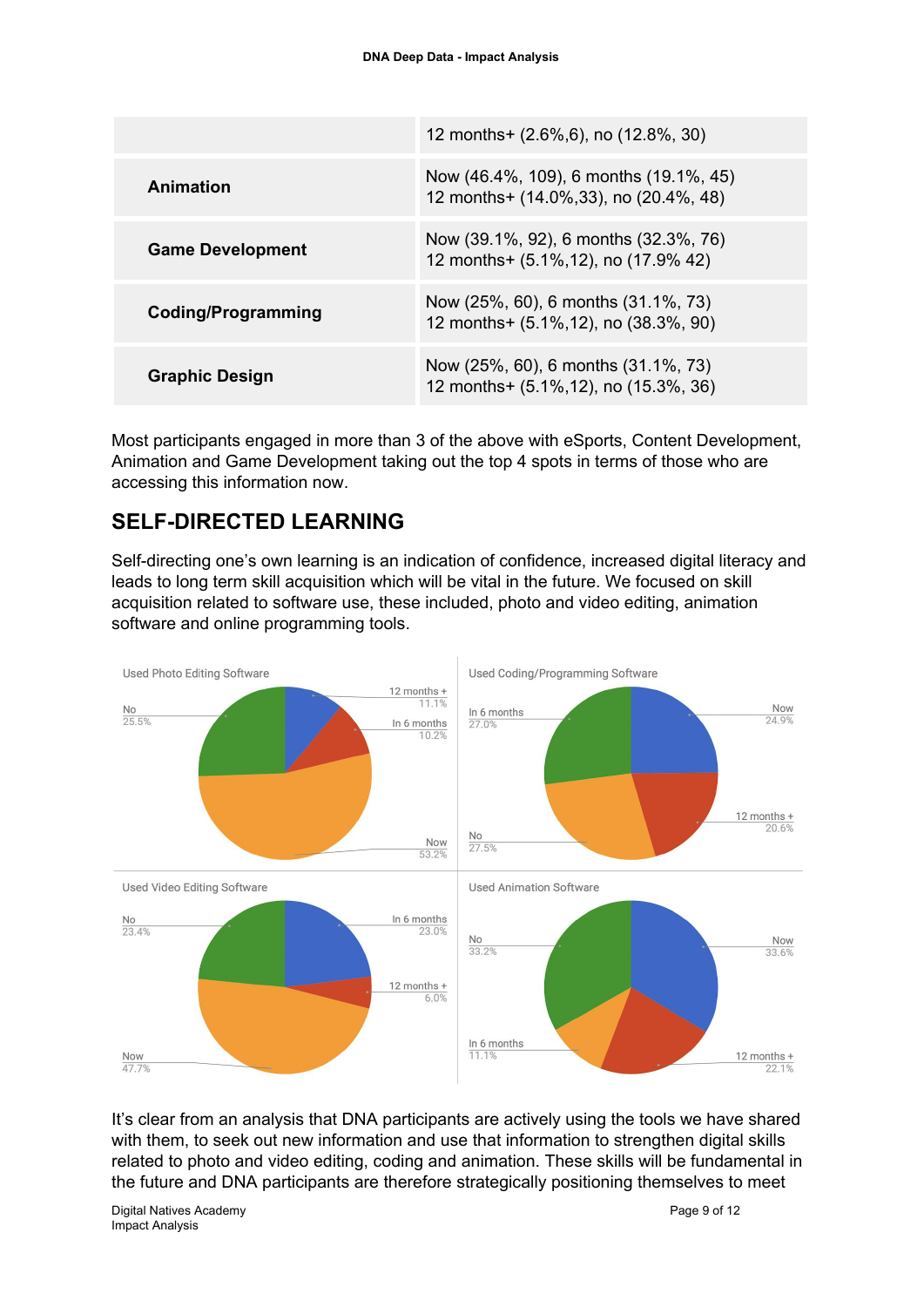the these growing needs.

**Korero:** This data suggests that the impact of DNA continues to be felt long after our programmes end. Because our participants understand the pathways, they can strategically position themselves - using star charts to help guide them towards the 10s of 1000s of jobs that haven't even been created yet.

#### **Qualitative Analysis**

It's important to remember that, all this data represents real, amazing and challenging human beings. Mostly, young Māori, who mostly come from single parent homes, will no access to their own technology. All still finding their way in the world.

We have this chance to help guide them as they take on new challenges. We absolutely believe that if we all support those who were going to succeed already, we have not done our job, our whānau need time, energy and commitment to help navigate this dynamic, vibrant, frustratingly crazy yet revolutionary space.

#### **Sharing Feedback**

We also asked participants if they wanted to add anything, these are some comments:

Digital Natives Academy has inspired me to help others

Answered as a Mama of a Member and a digital business.

DNA is an amazing place and I hope the facilities and programmes they offer will be available for years to come

DNA IS THE BEST

I didint understand some of the questions but i clicked no but yea: Cristobal

I really want to come back to learn more about gaming drones and computers

I study animation

Im 13 some of these things I dont even no what they are?

kia ora for everything!

Love all things computers, not sure what area I am aiming for, still learning, I am sure I will have a career dealing with computers in some way.

really enjoyed DNA, I would like to do something else with DNA as I struggle to engage at school

thank you lasa for everything, EVERYTHING

Thank you, this is very important and fun!

thanks for eveything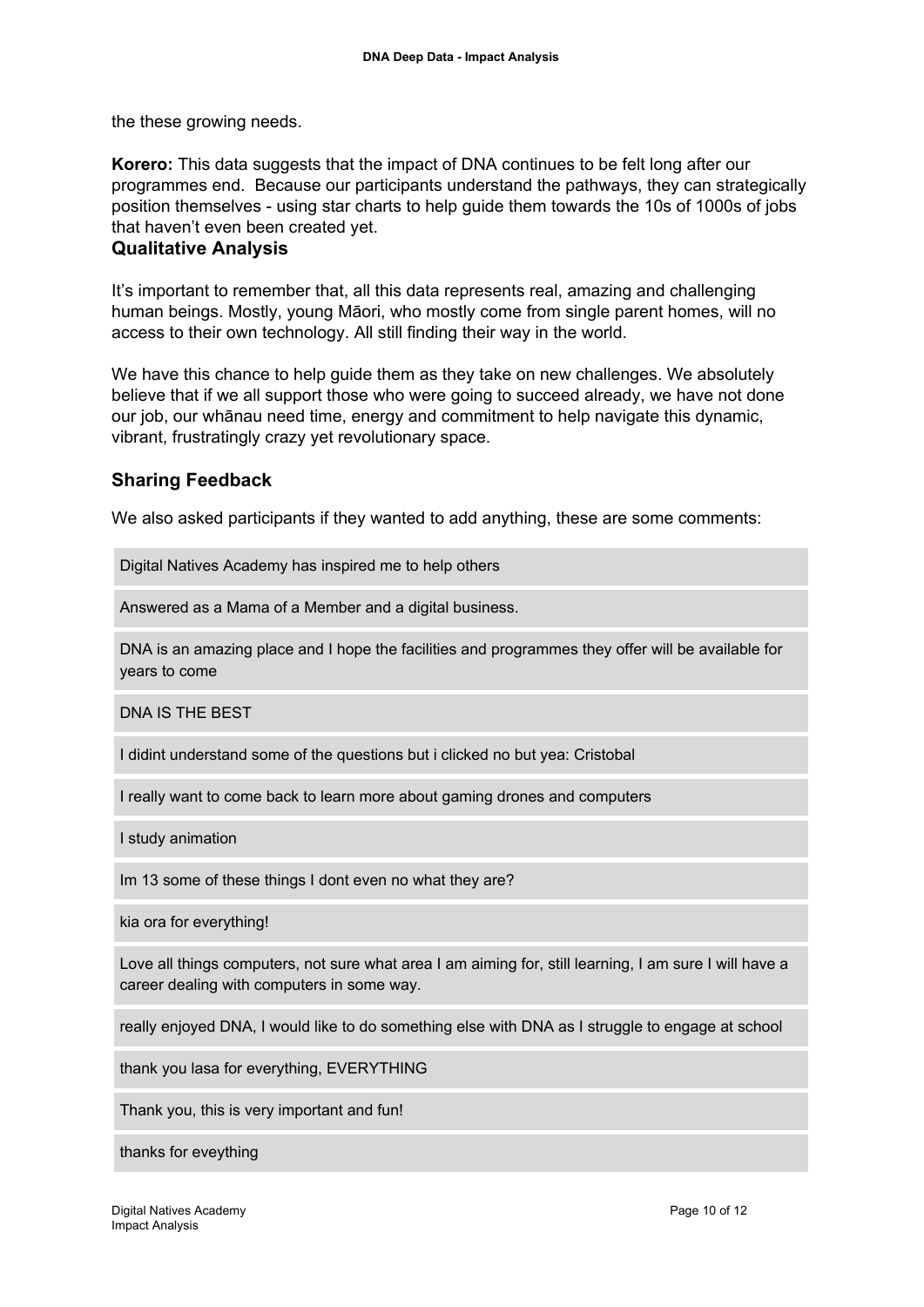Thanks to DNA for the nocheapies tournament u guys hosted. It was a success! I have finished entering my second tournament (1st national) & will be entering more this year. I am currently apart of a group creating a local gaming tournament for ROTORUA.

TYDna for sharing the path and inspiring me to be apart of the journey. C

**Kōrero:** It's clear from these comments that participants find something special in DNA and see how important these skills they learn are.

We also note that we need to ensure our questions are clearer in the future. Going forward we will be working with AUT and Waikato to develop a more robust questionnaire.

## **Preparing for our Digital Futures**

What DNA has found is that this is not just about teaching rangatahi how to prepare for their digital futures. These are teenagers, so it's equally about, "finding your people", about friendship and trust, it's about finding belonging and acceptance.

Many of our members face challenges related to ADHD, autism, dyslexia, depression and anxiety and the reality is we must be prepared to connect them with those additional support systems as they navigate this thing called life <3

#### **Celebrating Success**

Most recently DNA sent 21 year old **Te Mauri** to New York City, where he spoke as a Digital Natives Academy and 4CompanyB representative on the Indigenous Digital Leader panel at the United Nations. He also flew to Seattle where he meet Microsoft's Hololens developers, to discuss Hololens as a educational tool and cultural AI. Te Mauri has also helped solidify our relationship with Microsoft and we've been asked to submit a funding proposal.

**Geoff**, a 16 year old who was not able to enroll in his Statistics paper due to not passing last year's' exam (although all his course work was excellent) - he asked to take a placement test, which he brought to DNA for a study session. He was successful in the test and is now taking the statistics paper next year (his final year before University), he is also receiving private tutoring to ensure he can pass his exams and plans to study Computer Science at Waikato University. Dylan is one of our tutors and has worked with us at DNA Opotiki. Dylan has taught himself LUA, a server side programming language and provides tech support at DNA.

**Nanny Paula**, 65, helps maintain tikanga at DNA, she also gives out free hugs. Paula's son, committed suicide when he was 20, she missed the signs all those years ago, and wants to make change. She has become an expert in this space and keeps a watchful eye on our community. Nanny Paula makes sure that our whānau's emotional and psychological needs are being met and if anyone is struggling, she knows where to get professional help quickly.

**Elizabeth**, is 21 year old and was homeless ever since she left CYFS care. She'd spent 16 years in 16 different homes and on turning 18 was unable to cope. She was living rough for 2 years. Liz starting attending DNA's programmes and was taken under the wing of Kumara Patch founder Celia Pirini. Liz is no longer homeless and is now enrolled at Animation College and is working on Fierce Girls, a Canadian co production, 30ep part animated, part